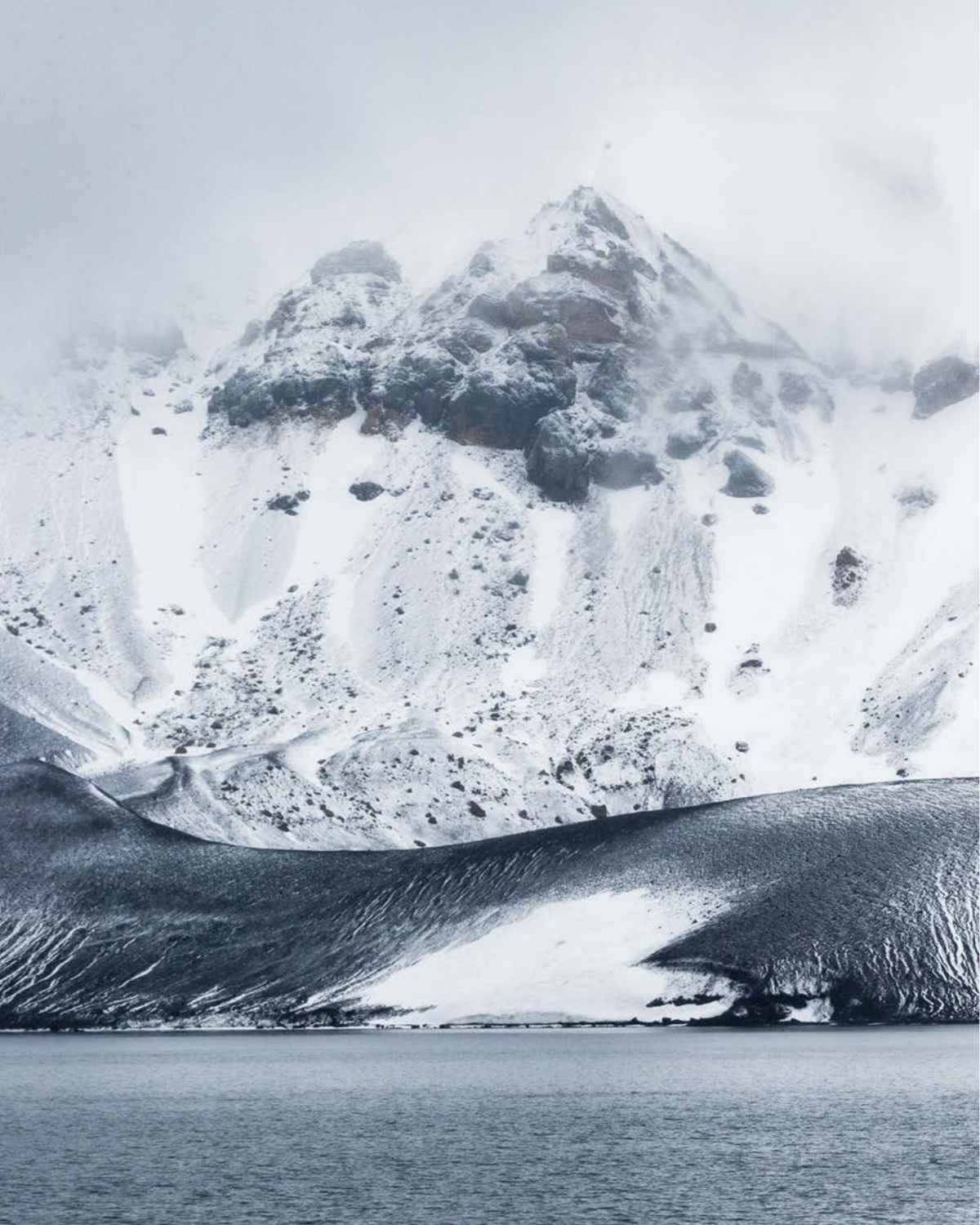### FURTHER AFIELD

# Luxury and adventure – you can have it all

#### WRITTEN BY **MIRIAM CAIN**

Once you have seen the Riviera and the popular ports of call of the Mediterranean and Caribbean, then what? Increasingly, clients want to contrast the experience of 5 star luxury with adventure. Since yachting allows freedom of the seas, clients can decide where they go, and when.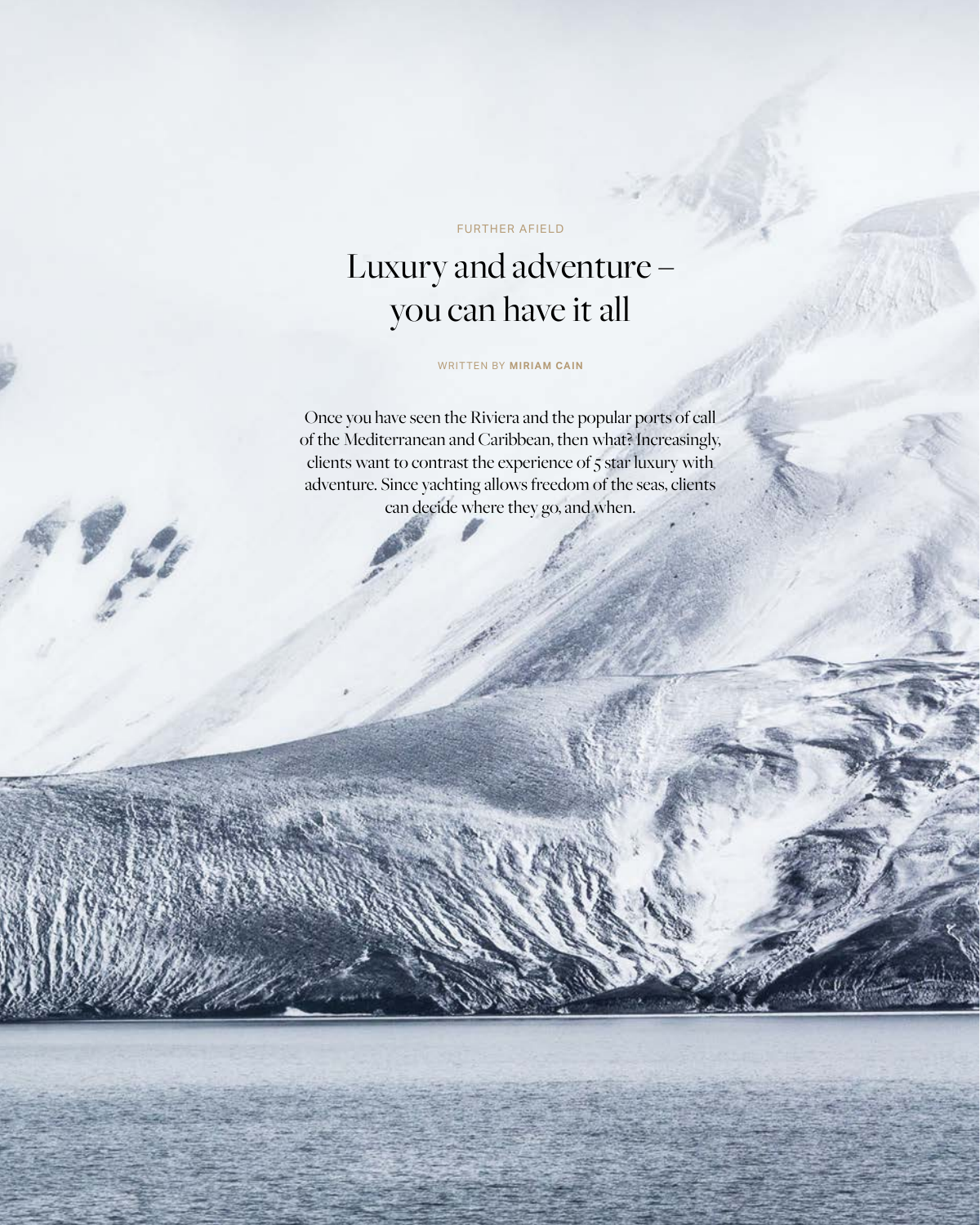Fracently we have seen a growing desire<br>
for access to remote locations such as the<br>
Galapagos, Antarctica, the Arctic, and Asia;<br>
cruising grounds that are the antidote for those who for access to remote locations such as the cruising grounds that are the antidote for those who are tired of the well trodden paths of the Caribbean and Mediterranean. As a result the number of explorer vessels, and yachts with ice-breaking hulls is increasing as the demand from more intrepid travellers grows. The latest exploration vessel to be launched is the formidable 77.4m (254') *Legend* – an icebreaker that pushes the boundaries of exploration with the potential to cruise anywhere in the world in absolute luxury – from the Arctic to the Antarctic, and everywhere in between.

Having just completed an extensive, two year rebuild with a new superstructure and a 3.6-metre extension to her ice-breaking hull, *Legend* is in a class of her own. Above the waterline she is a megayacht with all the usual trimmings (and more), but below the waterline her hull is optimised for navigating through icebergstrewn oceans. The first truly ice-breaking superyacht in the world, she opens up the spectacular Polar regions to charterers looking for something diferent.

#### Chasing the polar summers on board *Legend*

Few have experienced the enormity of Antarctica. The most adventurous of cruising grounds, this last wilderness on earth is the perfect area to discover on board *Legend*. Adventure cruising does not mean it's all expeditions and exploration. With fne dining, a cinema room, a Balinese spa with sauna, massage room and beauty saloon, it can be as laid back and luxurious as you like. Simply take in the stunning surroundings – drink Champagne in the hot tub whilst gliding passed an iceberg, spot wildlife, and admire the courtship of seabirds and the comedic antics of King penguins from the sun deck. Or, witness the dramatic break up of the pack ice, only to step ashore and see newborn seal pups and penguin hatchlings. December and January welcomes the sun for 20 hours a day, while February and March is the best time to journey deeper into the Polar Circle as the pack ice is at a minimum.

A short season of long days, the Arctic summer offers sunsets that linger until almost dawn. As the winter snow melts, waterfalls and glaciers come to life, the latter creating mesmerising icebergs of every shape and colour.

Iceland awakens through the summer, bringing lush green landscapes, long hours of daylight and pleasant temperatures. From early June to mid July the sun barely sets, illuminating the fords and mountains in a near continuous golden glow. From the intense greens of the mountain slopes along the south coast to the jet black volcanic rocks, and the plethora of colours from the abundant alpine fowers, the landscape bursts into colour throughout the summer months.

Greenland is dominated by the world's second largest icecap. Only a narrow fringe of rugged mountains and green valleys remain ice-free as the feeting Arctic summer brings nearly 24 hours of daylight. During the summer months, the pack ice breaks up and giant icebergs drift through the fords, best discovered on board *Legend*. Discover Greenland's rugged coastline, stepping ashore to explore its wide-open spaces and sparsely inhabited coastline.

Embarking on a charter along the Inside Passage of Alaska on board *Legend* you will encounter ancient glaciers, rustic fshing villages and startling wildlife. The scenic stretch of coastline has become the most popular cruising destination in Alaska. In this vast terrain of ocean you will discover ancient snowfelds, glaciers, fords, conifer forests and mountains, and many of the world's most elusive creatures as you steer a course between the mainland and the off-lying islands of southeast Alaska.

*LEGEND* 77.4M (254') 26 GUESTS, PRICES FROM €455,000 PER WEEK . FOR FURTHER INFORMATION ON CHARTERING *LEGEND* AS SHE CHASES THE POLAR SUMMERS PLEASE CONTACT YOUR NEAREST CAMPER & NICHOLSONS BROKER [WWW.CAMPERANDNICHOLSONS.COM](http://www.camperandnicholsons.com/)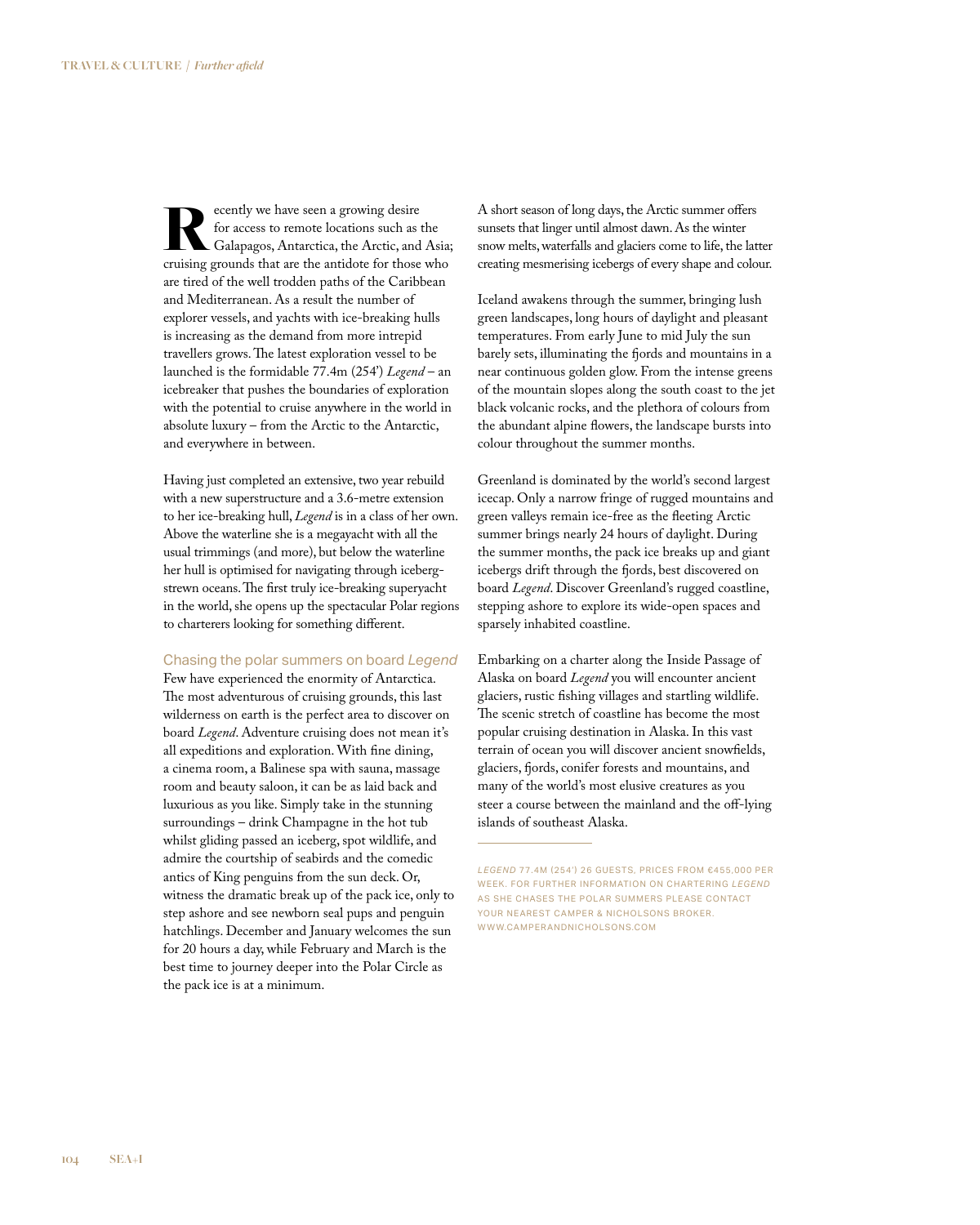## *Legend*'s ice-breaking capabilities

Originally built as a Soviet military icebreaker, *Legend* has a sharply sloping bow which allows her to slice through the ice while defecting it at the same time. Her propeller is 4-metres in diameter and generates enough torque to push her bow up on to the ice. The ice is crushed by her weight and travels to her stern where a 50mm thick solid steel ice knife above her propeller cuts the ice like a sword before the huge propeller chops it into small pieces. This allows *Legend* to reverse back through the ice should she come across something that even she cannot move.



**People hanker after what's new and exciting. Where haven't we gone yet? Let's start travelling further afield, seeing new destinations, new places.**

Jan Verkerk, Owner, 77.4m (254') *Legend*